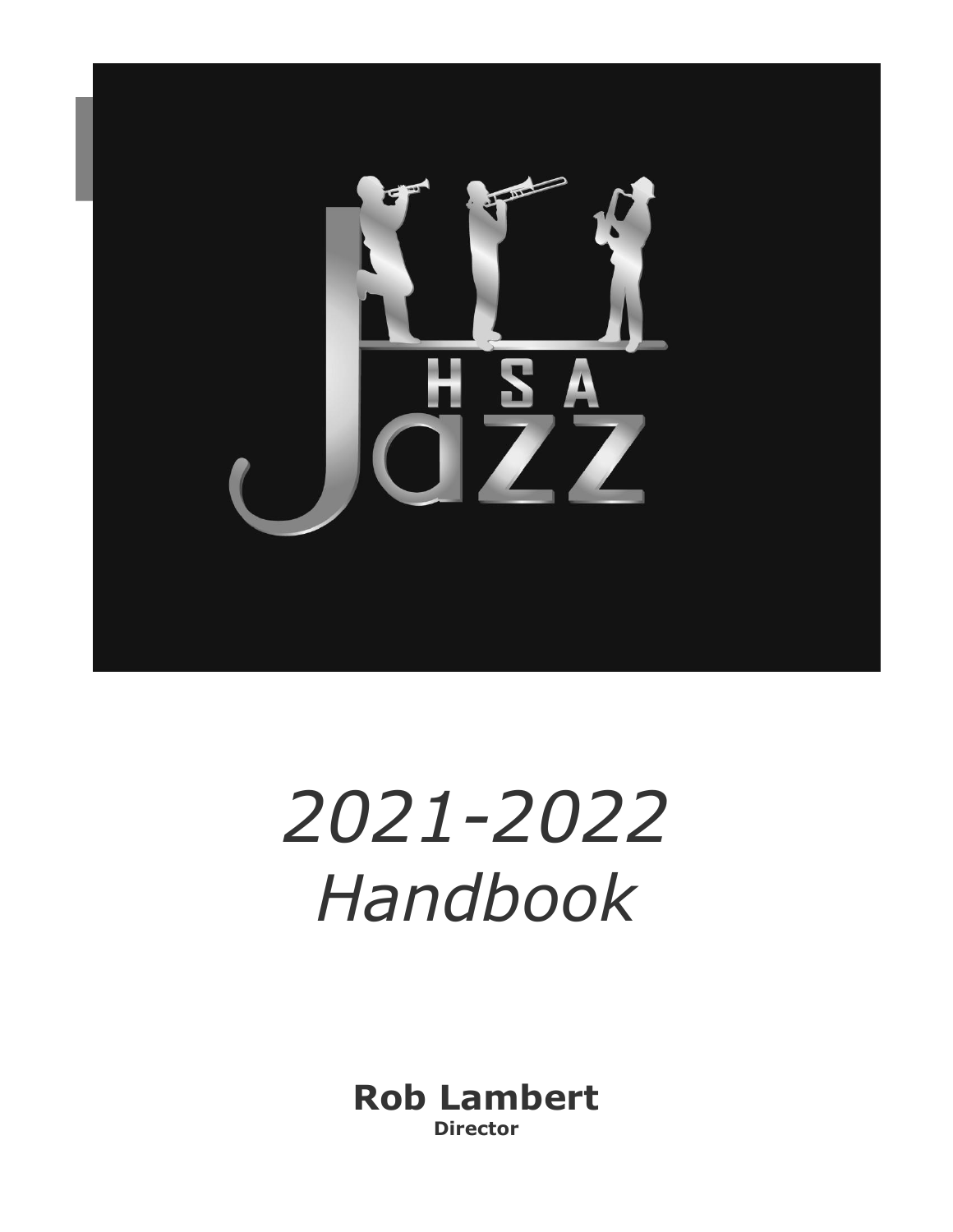## *Welcome to the Harrison Jazz Orchestra!*

## **The Importance of Attitude**

*It is not who you are, but who you are willing to become…*

The greatest factor that will help you to be successful is your **attitude**. This is not only true in music, but in life. You must be dedicated and work hard to reach your potential. Come to class *wanting* to play better than you did the day before and *expecting* to do so because you came prepared.

> *"I am convinced that life is 10% what happens to me and 90% how I react to it. And so it is with you... We are in charge of our attitudes."*

## *Chuck Swindoll*

## **The Individual and the Group**

You are expected to consistently work at a high level. You should spend time daily practicing individually outside of class. The result of this individual practice is two-fold: first, you will become a better musician; second, the entire group will improve.

*You are part of a group: when you don't produce, it hurts everyone.*

## *Foundations…*

- *The Band will only be as good as your attitude and your contribution.*
- *Believe that only your best is good enough.*
- *Be humble in your success and demonstrate class in all situations.*
- *Exhibit enthusiasm for practice and understand the need for repetition.*
- *Be one of those students who is always "there."*

*"There are only two options regarding commitment. You're either in or you're out. There's no such thing as life in-between."*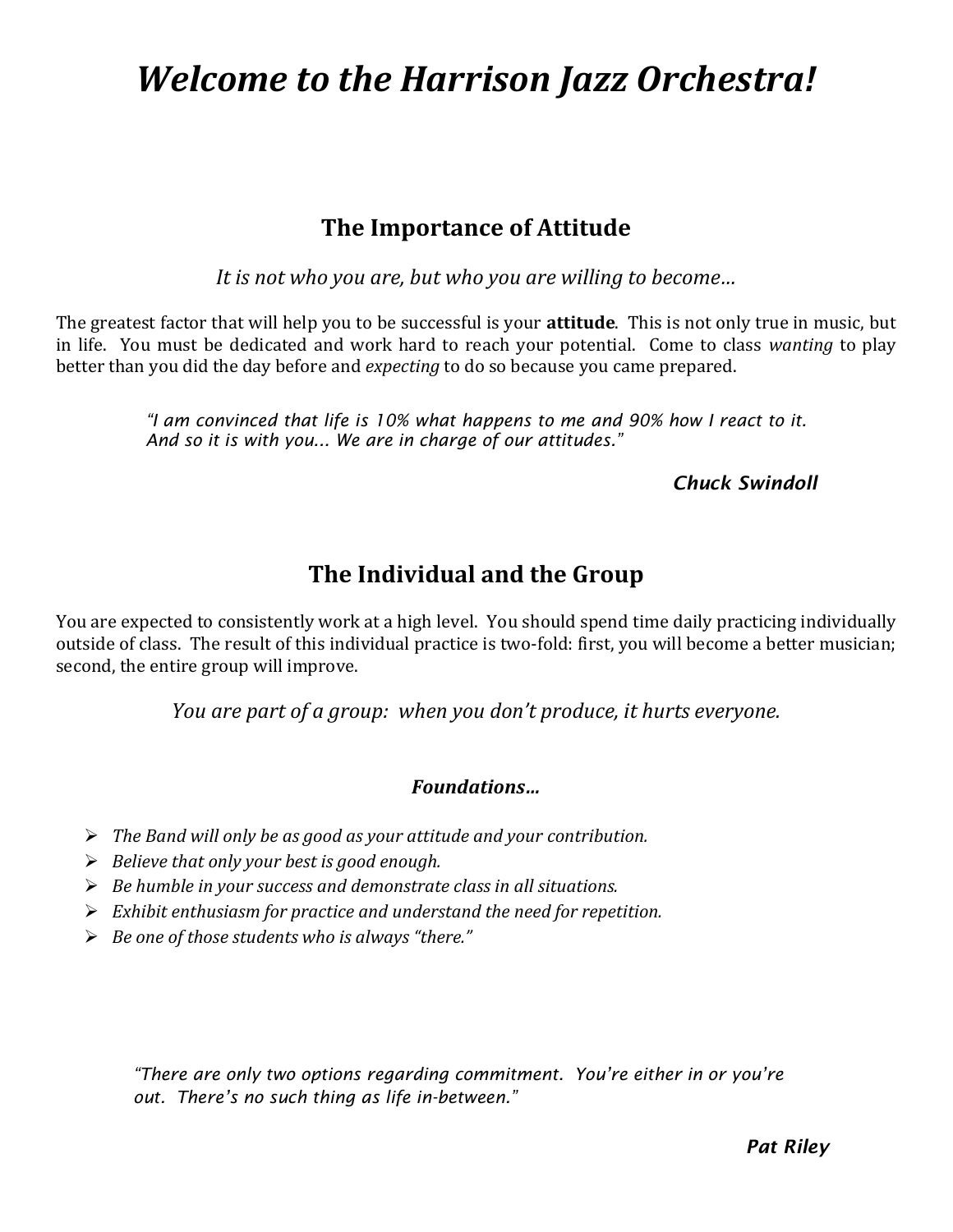- I. Attendance
- II. Grades
- III. Small Group Instruction / Guest Artists
- IV. The Music Facility
- V. Music and Folders/Media Materials
- VI. Instrument Cleaning and Maintenance
- VII. School-Owned Instruments and Performance Attire
- VIII. Rehearsal Reminders & Practice Tips
- IX. Jazz Program Awards
- X. Officers
- XI. Ensembles

Miscellaneous Items

## **Appendix**

## Musicianship Test Requirements

## *General Expectations for Jazz Orchestra Members*

- *Make a genuine effort to learn and improve daily.*
- *Be honest and fair with others.*
- *Be responsible and assume the consequences of your actions or inactions.*
- *Be regular in attendance, on time, and account for all absences in advance.*
- *Be personally clean, neat, and presentable including appropriate hairstyles and piercings.*

## *General Expectations for the Director*

- *Provide the group with a music education as it relates to performance and critical listening.*
- *Plan each day's assignment and encourage daily progress of the entire band.*
- *Assess each member's musical and technical progress and suggest pedagogical and musical ideas for improvement.*
- *Grade the progress of each member, including some or all of the following: rehearsals, performances, playing tests, and any outside work that benefits the program and the student.*
- *Separate/dismiss students that are not adding to the program due to poor attitude and/or lack of improvement.*

## *We are what we repeatedly do. Excellence then is not an act, but a habit. - Aristotle*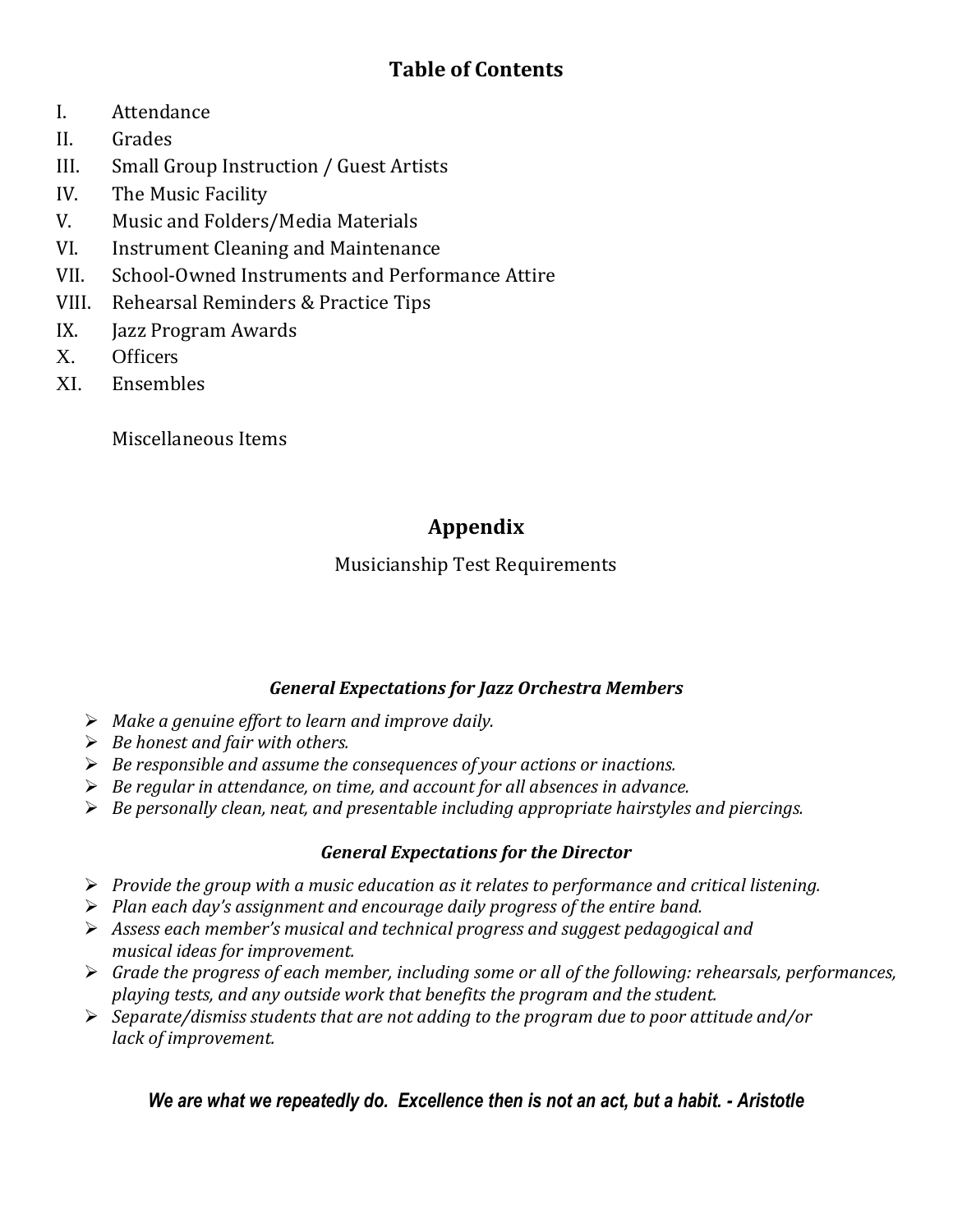## **I. Attendance**

Membership in the *HJO* automatically includes mandatory attendance at all rehearsals, sectionals, lectures, lessons, and performances. This includes special rehearsals and sectional rehearsals. **If a student is accepted into an All-State or All-County ensemble, attendance at all rehearsals and the concert is also considered mandatory and, therefore, will be a graded event.** Absence due to serious illness, medical emergencies, or family-related death will be excused. However, the Director should be given prior notice and it should be understood that it will be the student's responsibility to apply the extra-credit opportunities in this Handbook to offset the points lost. Unexcused absences are a **major factor in grading** and will likely result in the drop of at least one letter grade. All activities scheduled on the calendar are a part of the curriculum. Specific arrangements must be made with the directors in event of conflicts with *other school activities*. **Communication** from the student beforehand and in a timely manner is the key component in this area.

The **yearly calendar** is distributed to all members as well as posted in the Jazz room and at *www.harrisonarts.com*. The major performances of the year are listed on this calendar however, it is impossible to list every performance for the year in August. For this reason, **monthly calendars** are also published on line – usually near the end of each month for the next month.

## *It is the student's responsibility to stay aware of Jazz calendar activities. Students are expected to be in attendance at ALL calendared events.*

## **II. Grades**

## **1) 1) Musicianship - Performance Assessments**

Students will be assessed in three ways. These grades will be included separately in the teacher's gradebook.

- 1. Formal Assessments/Playing Tests will occur once every nine weeks for 100 points. Concerts and other performances will also count as 100 point events.
- 2. Informal Assessments/After-School rehearsals, occurring regularly, will be worth 50 points per rehearsal.
- 3. Informal Assessments/Weekly observations will occur on a regular basis for a total of 20 points.

The following formula will be used:

- "Exceeding" musical expectations = 4 points per day
- "Approaching" musical expectations = 3 points per day
- Expectations "Not Met" = 2 points per day
- "Incomplete" = 0 points per day  $-$  This designation is reserved for absences.

Students who earn grades of "A" consistently demonstrate outstanding progress in relation to principles of good musicianship including:

- tone quality (beauty, control)
- technique (articulation, precision, and facility)
- tonal and rhythmic accuracy
- intonation
- expressiveness (phrasing and style)
- balance (dynamics personal, ensemble, and sectional)

Students who earn grades of "A" consistently exhibit interest in their personal development and the improvement of their section. They

- show independence and resourcefulness in assisting with rehearsals and performances.
- excellence in general motivation level/attitude (including reaction to criticism, etc.), and rehearsal readiness.

These criteria apply to after-school rehearsals and component groups (Pit Orchestra, Wind Symphony, etc.) as well. Students may refer to this **rubric** as a general performance assessment guide: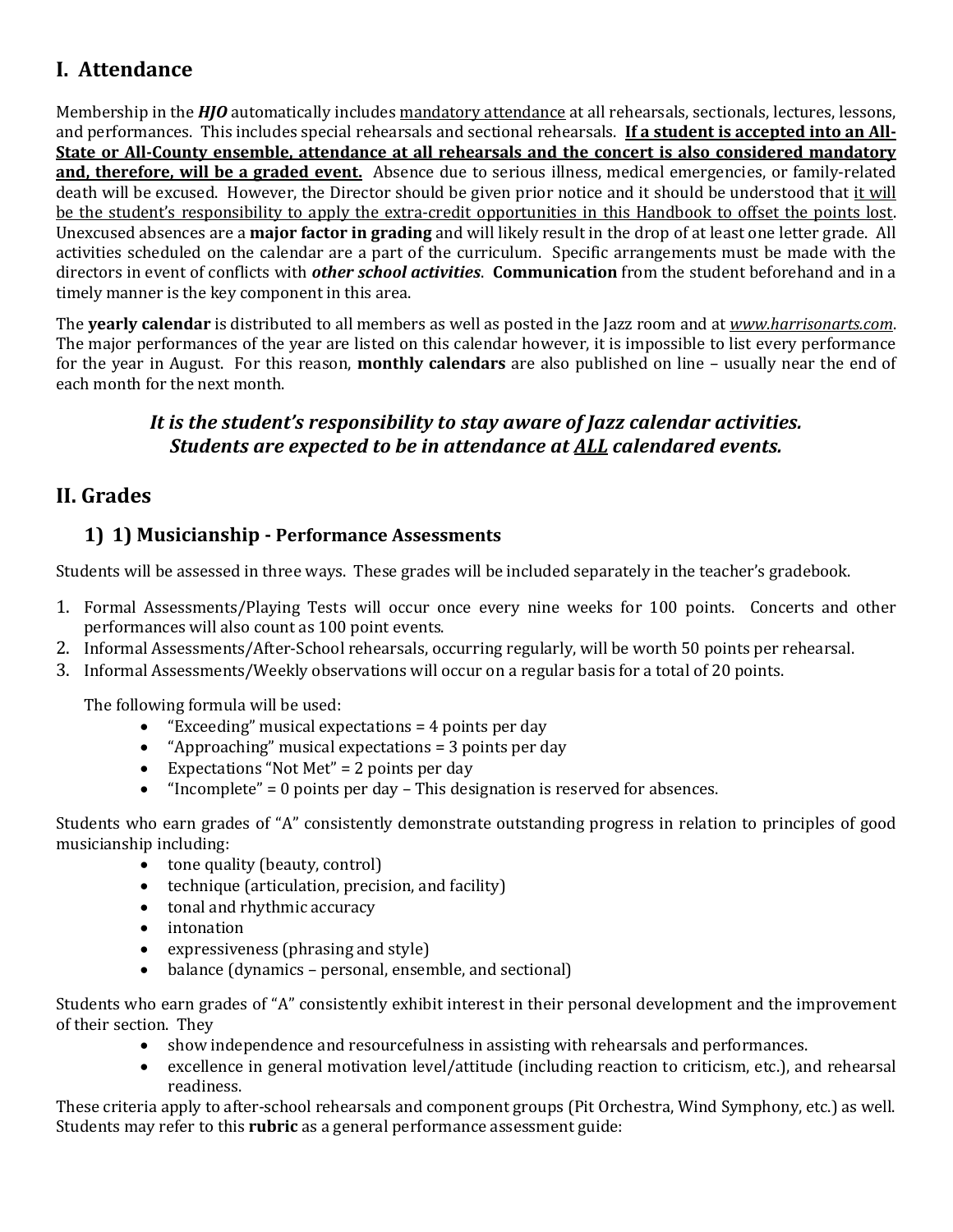#### **An example of an "A" performance:**

- o **Intonation** is accurate throughout, in all ranges and registers.
- o No **rhythmic** errors. Overall, an accurate performance.
- o **Tempo** is accurate and consistent with the printed tempo markings.
- o **Tone** is full, rich and characteristic of the tone quality of the instrument in all ranges and registers.

#### **An example of a "B" performance:**

- o **Intonation** is accurate, but student fails to adjust on isolated pitches, yet demonstrates minimal intonation difficulties.
- o A few wrong **rhythmic** figures. Includes short, continuous sections of rhythmic imprecision.
- o **Tempo** approaches the printed tempo markings, yet the performed tempo does not detract significantly from the performance.
- o **Tone** is of a characteristic tone quality in most ranges, but distorts occasionally in some passages.

#### **An example of a "C" performance:**

- o **Intonation** is mostly accurate, but includes out of tune notes. The student does not adjust problem pitches to an acceptable standard of intonation.
- o Some wrong **rhythmic** figures. Included short, continuous sections of rhythmic imprecision.
- o **Tempo** is different from the printed tempo marking, resulting in inappropriate tempo for the selection, yet remains consistent.
- o **Tone** exhibits some flaws in production, i.e. a slightly thin or unfocused sound.

#### **An example of a "D" performance:**

- o **Intonation** exhibits a basic sense of intonation, yet has significant problems. Student makes no apparent attempt at adjustment of problem pitches.
- o Many wrong **rhythmic** figures that detracted from overall performance. Student was unable to complete the passage.
- o **Tempo** is inconsistent, i.e. rushing, dragging, inaccurate tempo changes
- o **Tone** has several major flaws in basic production. Consistently thin unfocused sound.

#### **An example of a "F" performance:**

- o **Intonation** is not accurate. Student's performance is continuously out of tune.
- o Significant number of **rhythmic** errors: whole sections incorrectly performed.
- o **Tempo** is not accurate or consistent
- o **Tone** is not a tone quality characteristic of the instrument.

**Other Infractions counted in the Weekly Grade** - Points may also be deducted from weekly grade for the following:

- lack of materials (i.e. instrument in working order, music, pencil, etc)
- not being ready to play in a timely fashion
- lack of attention/response a conductor
- not playing to potential
- music left out after rehearsal

**2) Performances –** (other criteria)**:** Students who earn grades of "A" arrive on time (early), are dressed appropriately, perform according to their ability, and stay after to help the group by cleaning up. **Points awarded for concert performance total 100 point per performance.**

#### **Points will be deducted from student grades for the following infractions:**

- unexcused non-attendance (100 points)
- unexcused tardiness (varies)
- inappropriate dress (15 points)
- inappropriate concert etiquette (15 points)
- not playing to potential (20 points)
- leaving without helping clean up (10 points)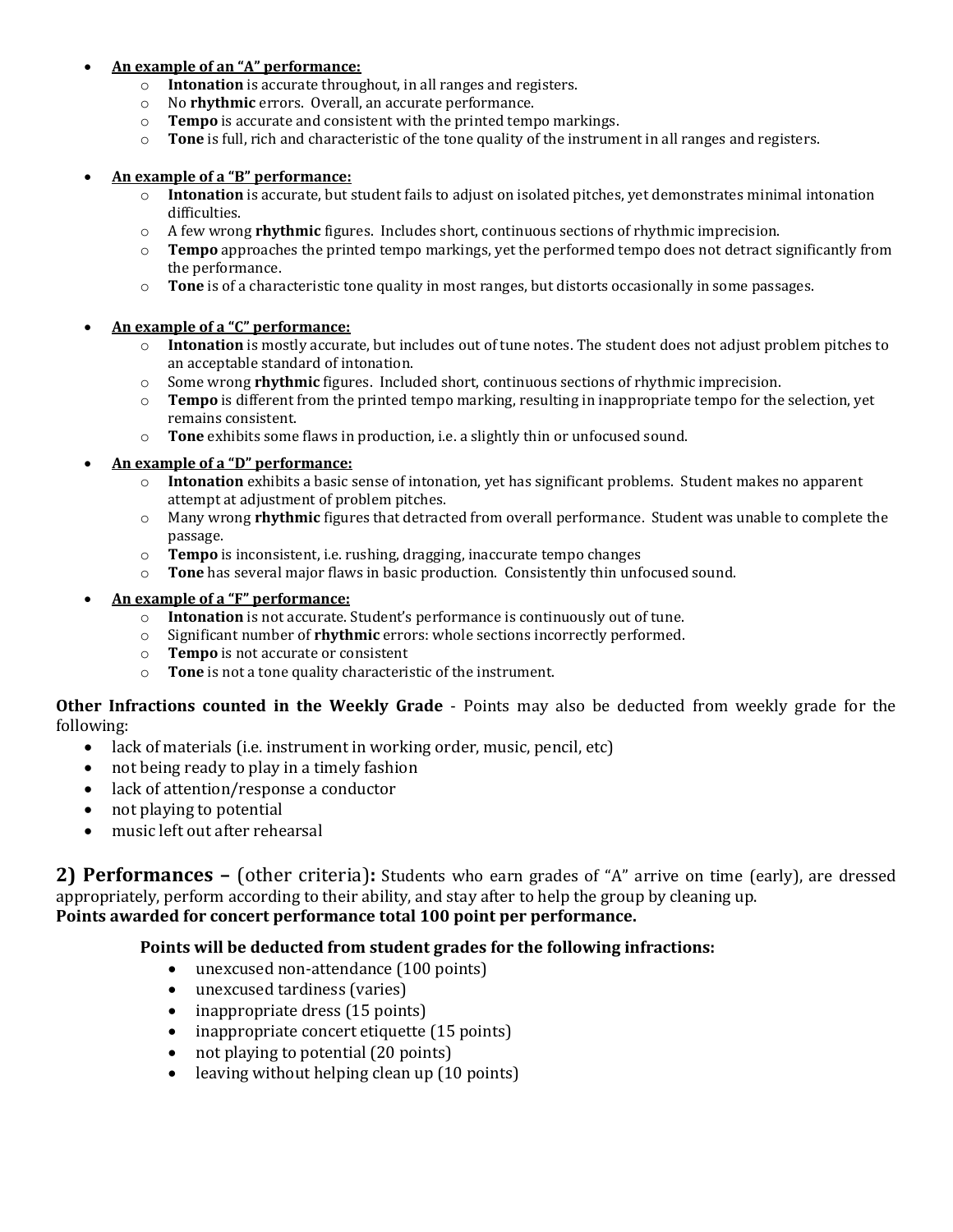**3) Musical Jury:** Each student will perform, as part of their expected musical progression, a solo piece that demonstrates satisfactory musical development. This graded performance will be worth 500 points, and occur during the month of March or April. An unacceptable performance will result in the student being placed on Artistic Probation. Refer to the guidelines on Artistic Probation for more information on this topic. Music performed for the Jury should be chosen from component group music lists, or suitable literature as approved by the Director. All titles are to be approved before the Jury performance.

#### **Criteria for musical progress will be expected as follows:**

| 9 <sup>th</sup> Grade: | Grade IV or higher (FBA)* |
|------------------------|---------------------------|
| 10 <sup>th</sup> Grade | Grade IV or higher        |
| 11 <sup>th</sup> Grade | Grade V or higher         |
| $12th$ Grade           | Grade V or higher         |
|                        |                           |

*\* or Director-approved substitute solo piece.*

## **4) Extra Credit Opportunities**

It is impossible for an individual student to "make up" the time spent in a group rehearsal, whether that rehearsal occurs during and after school. Playing tests on the material covered in missed rehearsals may be required to offset time missed due to absence. However, the most effective way for HJO members to recoup points lost is to request extra-credit points to be applied toward the event(s) missed when they participate in outside activities. **Extra credit may only be applied for and awarded during the nine weeks grading period during which the activity occurs.**

**Extra Credit Points** will be applied when the student requests and provides documentation to the Director:

| *This activity is intended to provide opportunity to make up points due to absence. |  |
|-------------------------------------------------------------------------------------|--|
|                                                                                     |  |
|                                                                                     |  |
|                                                                                     |  |
|                                                                                     |  |
|                                                                                     |  |

*Special Note: It is the student's responsibility to communicate with his/her Director to receive any points earned. No communication on the student's part means the student will not receive any earned extra credit.*

#### **Artistic Warning and Artistic Probation**

Music is a discipline that can only see development through hard work and dedication. It is the responsibility of each member to grow artistically and to meet the requirements of the program. At times, some students do not take their artistic development seriously. In these cases, a student may receive the status of artistic warning or probation. A student will be notified verbally for artistic warning and the parents will be notified by a letter stating the reason or reasons for artistic probation.

- A student may be placed on **artistic warning** for:
	- **Low achievement on a jury**
	- An unexcused absence from rehearsal
	- **Tardiness to rehearsals or performances**
	- **Lack of individual musical preparation**
	- Poor displays of professional attitude
	- Lack of respect toward ensemble members and/or staff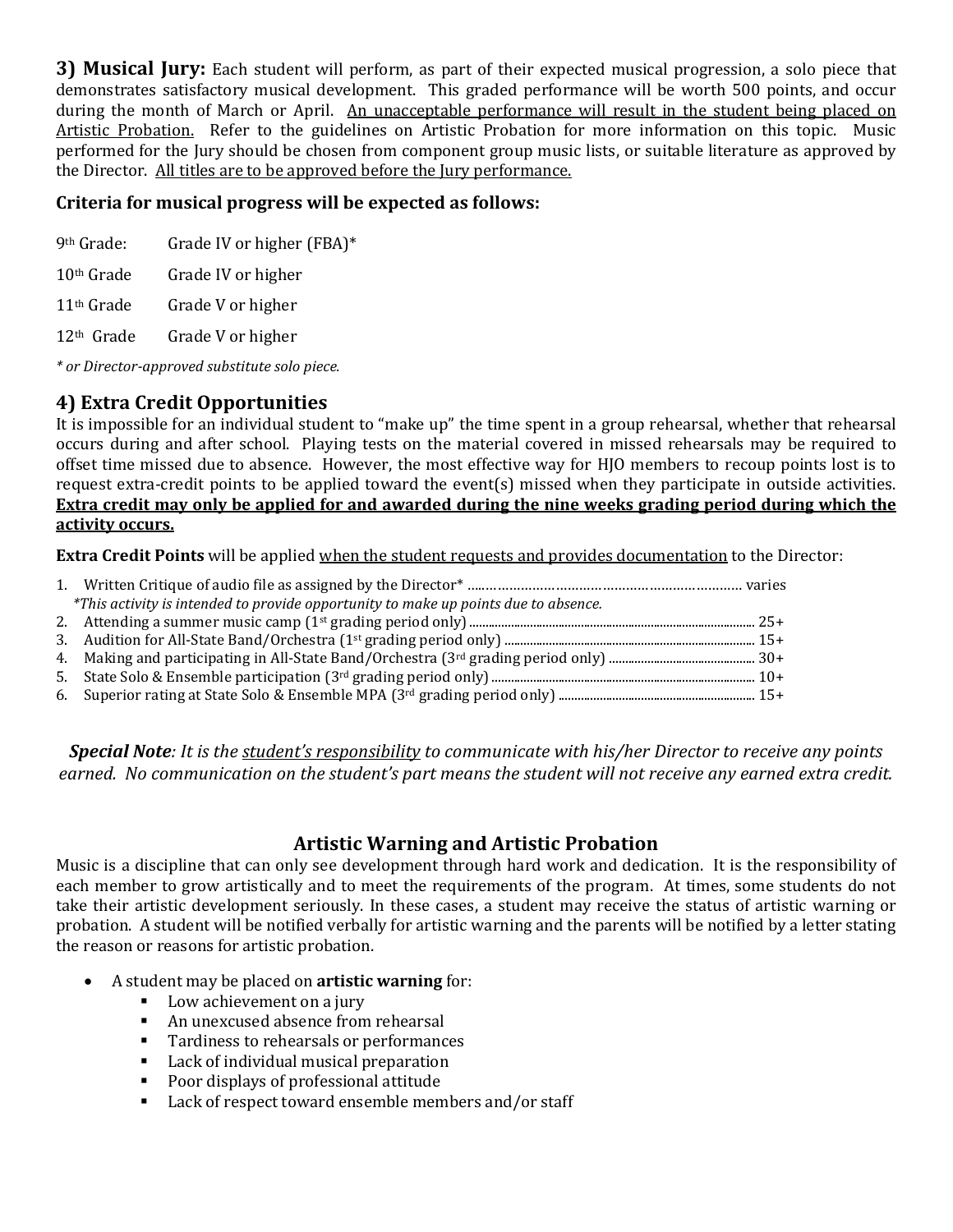Once placed on warning, students will have nine weeks to show improvement. After this period, the director will either remove the student from warning status or make a recommendation to the Administration as to be placed on artistic probation.

- A student may be placed on **artistic probation** for:
	- Band grade reaches a "C"
	- Failure to pass a jury
	- Receiving the status of artistic warning 2 times
	- 3 unexcused absences from rehearsals
	- **Excessive tardiness to rehearsals or performances**

Once placed on probation, students will have nine weeks to show improvement. After this period, the directors will make a recommendation to the Administration as to whether the student has shown sufficient improvement and be fully reinstated, face further correction, or be removed from the program.

## **III. Small Group Instruction / Guest Artists**

A key component of musical and technical development is private instrument instruction. It is through private instruction that the student will truly reach his/her full potential as a musician and ensemble member. When the student obtains a solid foundation in the playing technique of his/her instrument, the sky is the limit in the musical opportunities available.

While at Harrison, small group instruction over-and-above the regular school day occurs through the use of Guest Artists and Section/Pedagogy Coaches. Students are required to attend the work sessions, sometimes after school, where they receive attention in small groups and complete work on various technical and pedagogical tasks assigned by these adjunct teachers and guest artists. All of the performance standards listed in the grades section will apply during these sessions.

## **IV. The Music Facility**

- 1. **All** members are to assist in keeping the entire school facility clean and neat.
- 2. Students are allowed in the facility for music purposes only. If students are present after school for reasons other than musical ones, they are to wait in the front of the school after they finish to wait for the Harrison shuttle. The music facility is off limits for "hanging around until the shuttle comes."
- 3. Students planning on practicing individually after school should clear their plans with their director 24 hours in advance. Otherwise students should practice individually at home.
- 4. Practice rooms are to be used for practice only.
- 5. The Instrument Locker Room will be open before and after school and before class only.
- 6. Lunch items are to be kept in book lockers only NOT Instrument Lockers. Repeated violations will result in suspension of instrument locker privileges.
- 7. Personal items left in the facility will be viewed as unwanted and will be removed without warning.
- 8. Neither the school nor its Directors will be responsible for personal items stolen from unlocked lockers.

## *Students will not consume food/drink or gum in the music facilities without permission.*

## **V. Music and Folders/Media Materials**

All members are to show respect for all music issued. This music should be taken home for practice, but must be at every rehearsal - even if you are not. Music must not be "stuffed" in the folder; bent or otherwise mutilated. It is the responsibility of each member to maintain his/her folder and contact a Section Leader in the event a part is lost. **This must be done so that rehearsal interruptions are kept to a minimum.** All music books, method books, S/E literature may be signed out for use. Only a Director may sign materials out or check them in. Students will be assessed monetarily for any lost materials.

- Make marks neatly in pencil only.
- When not in use, the concert folders will be stored in the music folio cabinet. **No other location is acceptable.**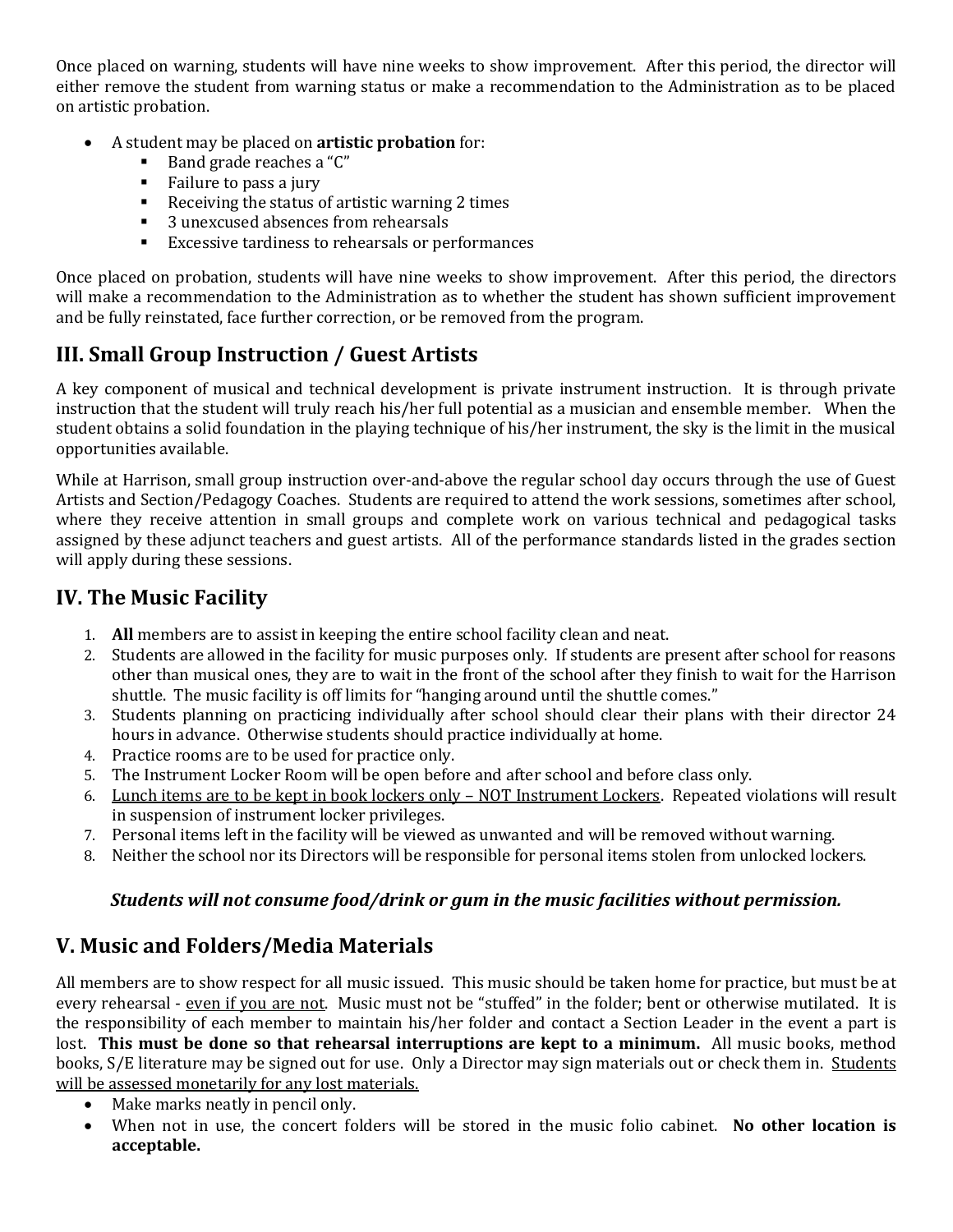## **VI. Instrument Cleaning and Maintenance**

It is the responsibility of every member to clean his/her own instrument (especially school-owned instruments) monthly or as often as needed. Students and parents should seek out a professional repairman for individually owned instruments. Do not attempt repairs on your own without proper guidance.

#### **Woodwind Instruments**

- Swab the bore after each playing session.
- Periodically oil the keys.
- Wipe the keys and body clean with a soft cotton cloth after playing.

#### **Clarinet and Saxophone**

- Rinse the mouthpiece daily with warm water and avoid mouthpiece brushes.
- Always have spare reeds. Rotate them so that you have at least three good ones broken in at a time.
- Buy a reed guard and use it. It will pay for itself within a few weeks.

#### **Brass Instruments**

- Run lukewarm water through the instrument weekly and give it a bath monthly. Never use **hot** water.
- Wipe off all fingerprints after each use.
- Never use metal polish on brass lacquer finish instruments. Use a clean cotton cloth and water to wipe horns clean. On silver-plated instruments, use a non-abrasive silver polish such as *Twinkle*, or *Wright's*.
- Use tuning slide grease on all tuning slides.
- Periodically check corks on water keys to make sure that they are sealing properly.
- Use a mouthpiece brush to remove particles and chemicals from the inside of the mouthpiece.
- Occasionally vacuum your case to keep sand and dirt from scratching the instrument finish.

#### **Trumpet**

- Use fresh valve oil as needed.
- Be sure fingers remain curved while playing so that the valve action is straight up and down. This will avoid uneven wear on the pistons.
- Check felts to make sure that they are not worn or compacted. Replace as needed.

#### **Trombone**

- Use trombone slide cream such as *Super-Slick* or *Trombontine* and a spray bottle of water on slide. Do not use oil.
- If trombone has a trigger, use rotary valve oil only.

#### **Percussion Instruments**

- Keep mallets in a plastic bag when not in use and never handle the felt or yarn with your fingers.
- Percussionists should have their own complete set of sticks, mallets, etc in their own stick bag or case.
- Become familiar with proper techniques of changing heads (i.e. the "star" method), tuning and routine instrument maintenance.

## **VII. School-Owned Instruments and Performance Attire**

The school owns many larger, more expensive instruments. The directors issue these instruments for the school year as well as for the summer months. **At the time of issue, the member will be asked to pay a rental fee (\$50 for the school year and \$20 for a secondary instrument,).** The contract signed at the time of issue states that the rental fee does not relieve the student of the responsibility of caring for the instrument (including payment for regular maintenance and repair fees if needed), and providing the necessary essentials for performance (e.g. reeds, sticks, valve oil). **The student will be financially responsible for any damages or loss incurred during the rental period.** All school-owned instruments repairs must be done with director's approval.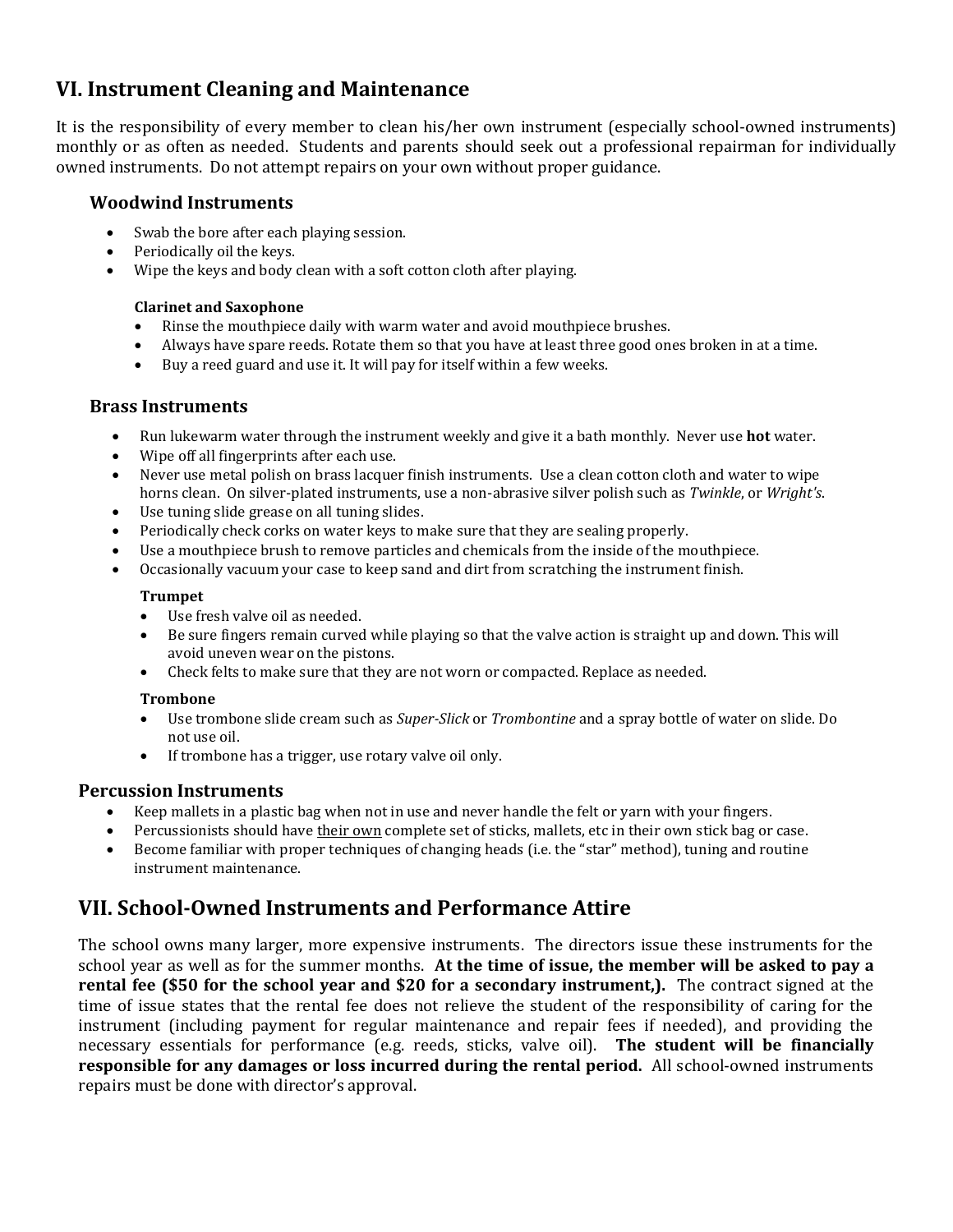## **1) Formal Attire**

1. Black Tuxedo Jacket/Pants\* 1. Dressy Black Outfit

- 2. White Tuxedo shirt 2. Black hose
- 
- 

#### **Boys Girls**

- 
- 
- 3. Black Tie & Cummerbund 3. Black close-toed dress shoes 4. Black dress shoes and black socks with no more than a moderate heel

\* Tuxedo jackets/pants may be rented from the school for a yearly fee **(\$50)** if the student does not own such.

## **2) Casual Performance Attire**

All *Jazz* students will purchase the HSA Jazz shirt for less formal performances as well as for other grouprelated activities and travel times. **Students will furnish a pair of black pants, black socks, and black dress shoes** to wear with the HSA Jazz shirts.

## **Performance Appearance\***

- 1. When members appear in public in their performance attire, they will wear all pieces of the uniform properly. This holds true for the entire time they are in the public eye.
- 2. Boys and girls will appear well-groomed. Hair will be kept in a manner that will not be considered a distraction to others or to the music. This includes brushed hair that is not too big/long/bushy and no facial "stubble." Boys will not wear earrings. No one will exhibit piercings anywhere other than in ears.

*\*Failure to comply may result in the performance privileges being temporarily revoked and will result in a lower grade for that performance.*

## **VIII. Rehearsal Reminders & Practice Tips**

- 1. *"To be early is to be on time. To be on time is to be late!"*
- 2. Respect, Courtesy, and Attentiveness No talking when a director is on the podium. Listen.
- 3. Be attentive even when instruction is being given to another section.
- 4. Remain focused even when you don't feel like it.
- 5. Immediately arrange music in proper order as indicated either verbally or on the board.
- 6. Have your pencil in front of you on your stand and always have all mutes, extra reeds, sticks, etc.
- 7. Sit on the front ¼ of your chair with good posture. Always work for a beautiful tone.
- 8. Put your instrument and music away in its locker at the end of rehearsal, then lock the locker.
- 9. Practice the music you CANNOT play. Practice it slowly and with a metronome. Gradually work the trouble spots up to the proper tempo.
- 10. Don't be afraid to ask for help.

## **IX. Jazz Department Awards**

Awards are given for loyalty, dependability, and outstanding contributions to the program. Participation in District and/or State level Solo & Ensemble Music Performance Assessments, All-State Band, Jazz Band, or Orchestra, All-County Band, Jazz Band, or Orchestra also receives special recognition.

1. Louis Armstrong Jazz Award

This award is given to the most outstanding member of the Jazz Orchestra as demonstrated through superior musicianship, character, and individual creativity. The award is usually reserved for Seniors.

2. Woody Herman Jazz Award

This award is given to outstanding member(s) of the Jazz Orchestra in terms of ensemble participation, improvisation, and leadership. The award may be offered to Juniors or Seniors.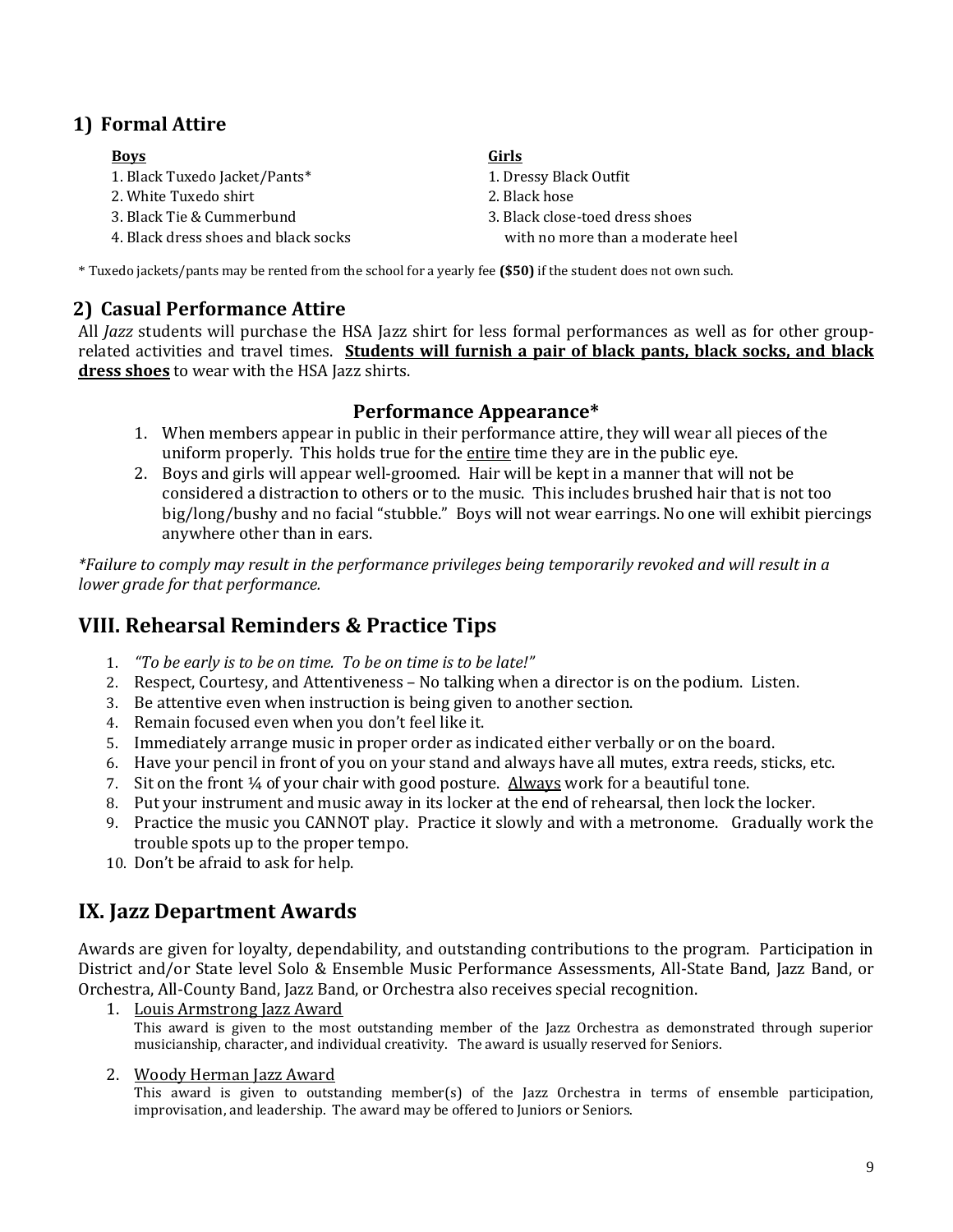#### 3. Leonard Bernstein Musicianship Award

In his long career, Bernstein made an indelible mark on the musical world as a conductor, composer, and teacher. This award honors students whose musical contributions, dedication, and creativity set them apart as deserving of the highest recognition of their achievements.

#### 4. Outstanding Musicianship

This award is given in recognition of superior musical contribution to the group through solo performance, section leadership, and/or dependability in relation to individual musical performance. It may be given to students from all grade levels.

5. Outstanding Service

This award is given in recognition of extra-musical service to the group or Directors. It is awarded to members who go above and beyond the average contribution through; for example, helping move equipment without being asked, or simply being there to do anything that needs to be done. It may be given to students from all grade levels.

#### 6. Outstanding Progress

This award is given to any musician who makes great strides on his/her instrument during the year; one who shows intense dedication to becoming a better musician through individual practice. This is a student who makes the group better because he/she works hard to improve every day. The award may be given to students from all grade levels.

#### 7. Master Musicianship Recognition

Special recognition is awarded to any musician who completes the *Master Musician Test*. The requirements may be found in the back of this handbook.

## **X. Student Leadership**

#### **Section Leaders**

- 1. Provide energetic leadership in all rehearsals and performances.
- 2. Enforce all rules and maintain order and equity among members of your section.
- 3. Work in conjunction with other Section Leaders and the Directors when necessary.
- 4. Promote group spirit (*esprit de corps*) and positive morale.
- 5. Inspect and keep instrument storage area neat and clean. Encourage all members to do the same.

Section Leaders will appointed by the Director according to factors including model musicianship as well as personal leadership qualities. It is important to note that Section Leaders, in addition to being fine musicians, must be able to work with and lead others. They are expected to work with directors and section members by making musical decisions for the section and aiding section members with performance issues by problem-solving music parts in a manner that is uplifting to individual members and to the group as a whole.

## **XI. Jazz Ensembles/Classes**

**Harrison Jazz Orchestra** – This is the primary ensemble in the Jazz Department. The group focuses on Jazz ensemble music from all historical eras of the genre with an emphasis on high-quality group performance through dedicated individual practice and musicianship.

**Wind Symphony** – This ensemble is comprised of the wind and percussion students of the *Harrison Symphony* and the *Harrison Jazz Orchestra*. The group focuses on band and wind ensemble literature that will expose players to symphonic wind literature and challenge all players in terms of pedagogical development.

**Jazz Improvisation I & II** – Improvisation I will include basic techniques of improvisation including diatonic and modal scales, scale choices, and basic major and minor harmonic progressions and is generally taken in the Sophomore year. Improvisation II will include more advanced techniques of improvisation including diatonic and modal scales, scale choices, and advanced major and minor harmonic progressions and is generally taken in the Junior year. Both classes will include instruction in general Music History as well as the History of Jazz.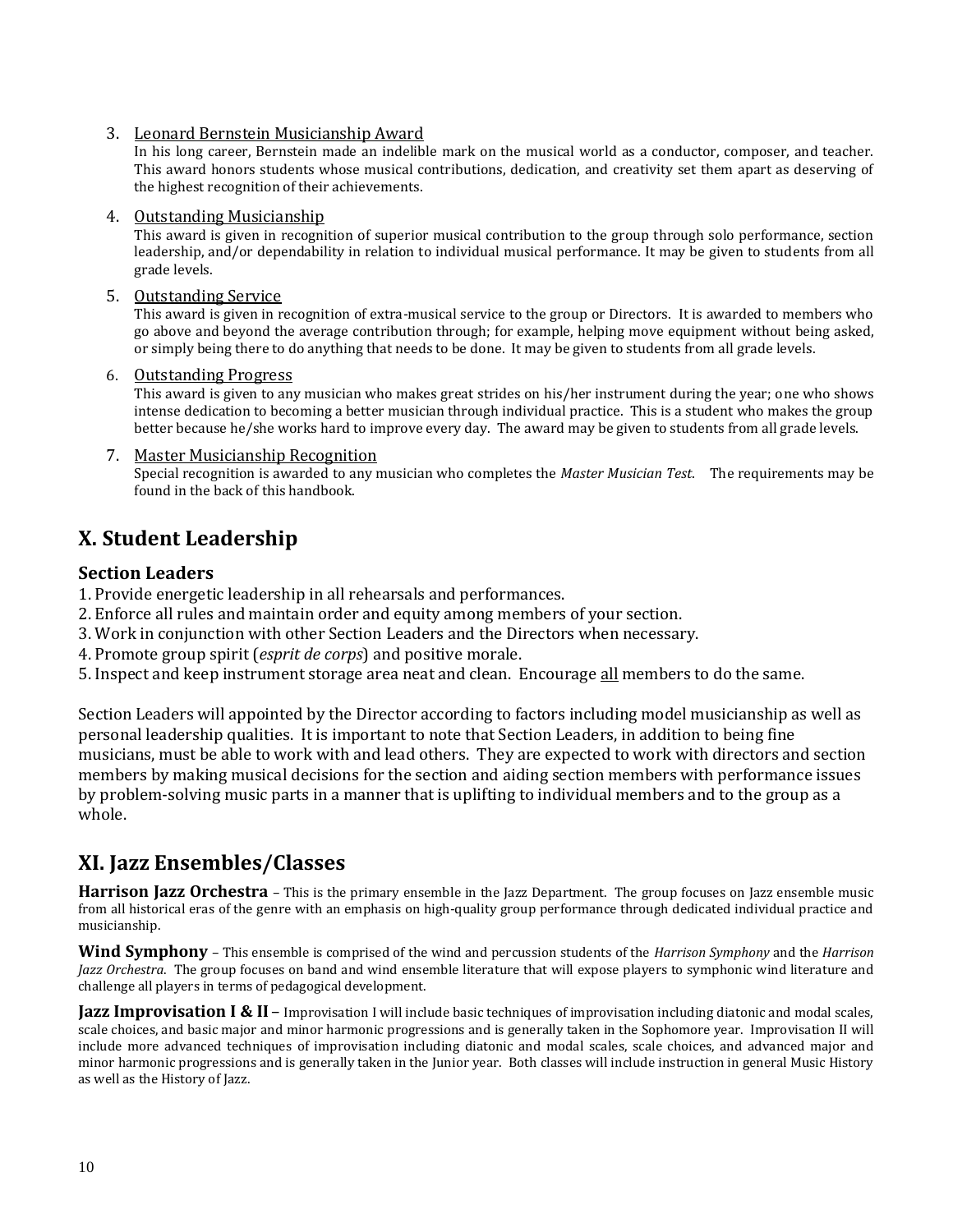## **Miscellaneous Items**

#### **Seating Assignments**

Seating assignments are set solely by the Director. The assignments are determined with the strengths and weaknesses of the entire group in mind and to allow each player to develop to his/her own musical potential.

Students will participate in seating auditions that will determine their section chair placement as well as the determination of Section Leaders for Jazz Orchestra as well as Wind Symphony (along with Symphony Winds & Percussion). The seating audition will consist of all twelve major scales and a musical etude selected by the Director. Players will be judged using the same musical criteria as those used for grading listed on pages 4-5 of this handbook.

The **Challenge System** allows players who wish to improve their standing in the section an opportunity to do so and requires players closer to the top of the section to defend their chairs. In short, the system provides opportunities and keeps every "on their toes" with a healthy sense of competition that allows the entire group to maintain and even improve the level of musical performance. Members who wish to improve their chair placement will be allowed to challenge the player one seat ahead of them.

#### **Student Conductor at District Band MPA**

Concert Bands have the option of presenting a student conductor at District Music Performance Assessment. The student conductor will conduct the Wind Ensemble and receive a rating and comments after the stage performance. The student conductor will audition and be chosen by the Director and is limited to current junior or senior students in the Harrison Symphony. Rehearsal time will be decided by the Director.

## **Perception and the Public**

Because of the nature of the organization, discipline will be strict. Members are constantly on display and must always be aware of the importance of good behavior. You are part of something larger than yourself: you represent the *Jazz Orchestra*, the school, and our community at large. Bad conduct casts a negative reflection on the entire group. Any student who casts discredit on the group by his/her conduct, in or out of class, is a liability. **In such cases, students will be subject to separation from or even dismissal from the group.** In cases of separation, students will not be allowed to rehearse or perform with the group at the discretion of the director and will instead be required to complete alternative assignments. Dismissal means the students will cease to be a member of the group.

## **Appendix**

## **Musicianship Test Requirements**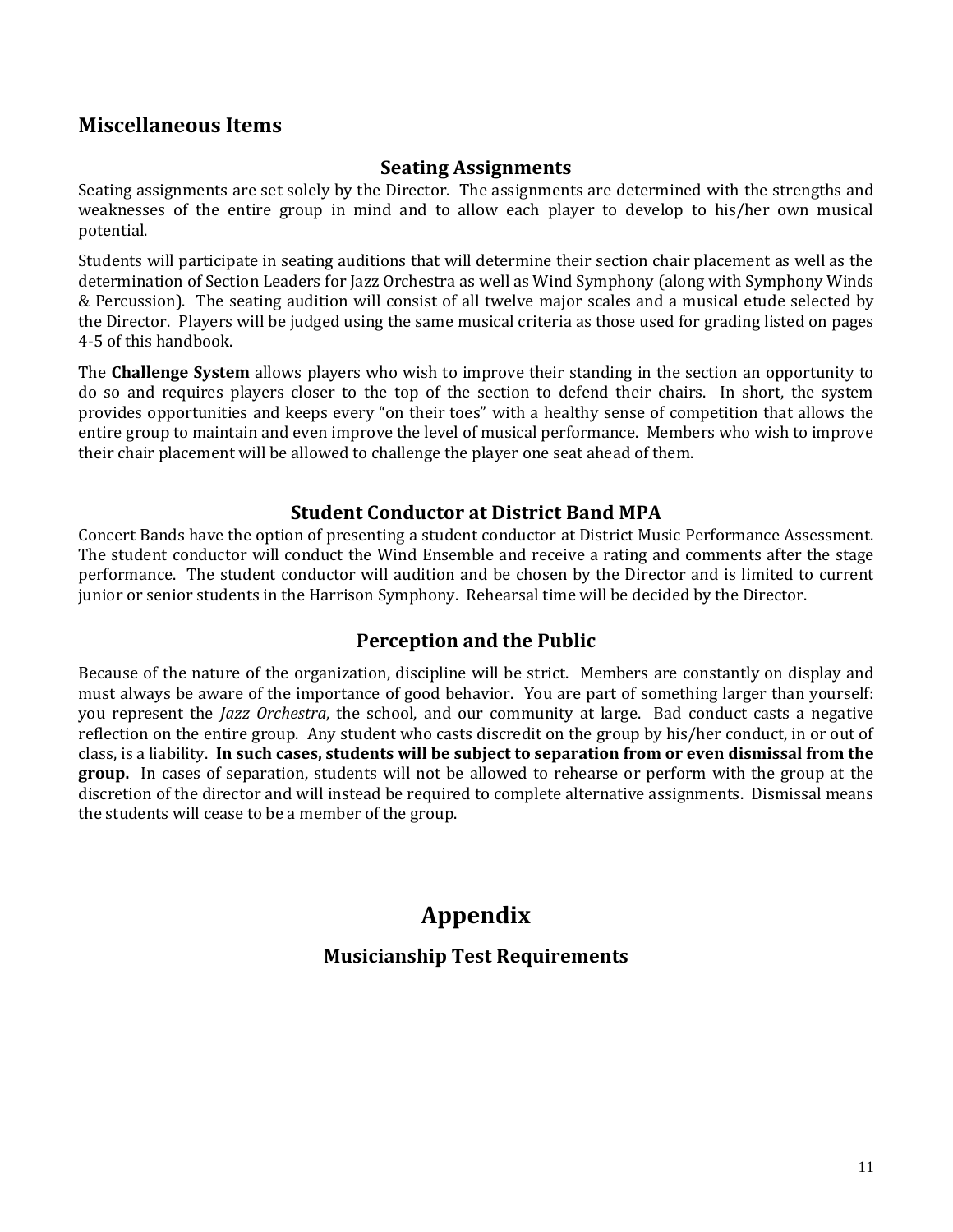## **Musicianship Test Requirements**

#### **3rd Class Musicianship Test**

1) Play, from memory, **all** major scales and arpeggios according to the F.B.A. All-State instructions at a 90% or higher accuracy level.

2) Play, from memory, the following one octave Dorian scales and Minor 7th arpeggios at a 90% or higher accuracy level: D, G, C, F, Bb, Ab

3) Play a two octave chromatic scale according to the All-State instructions at a 90% or higher accuracy level.

4) Perform a sight reading etude at a 90% or higher pitch and rhythm accuracy level. Percussionists will perform on a Snare drum.

5) Prepare and perform the F.B.A. All-State Technical Etude for the current grade level at a 90% or higher pitch and rhythm accuracy level. Percussionists will perform the Snare drum etude.

6) Write a 750-word paper on the history and development of your instrument.

7) Count all rhythms on the *3rd Class Musician Rhythm Sheet* at a 95% or higher accuracy level.

## *(Additional Percussion Requirements)*

- 1) Demonstrate acceptable technique on congas, timbales, and triangle.
- 2) Tune timpani to various notes from one given pitch.
- 3) Perform rudiment numbers: 2, 3, 4, 6, 7, 9, 10, 15, 16, 17, 19, 20, 21, 23, 27, 31, 32, 34, 37, 38 as adopted by the Percussive Arts Society.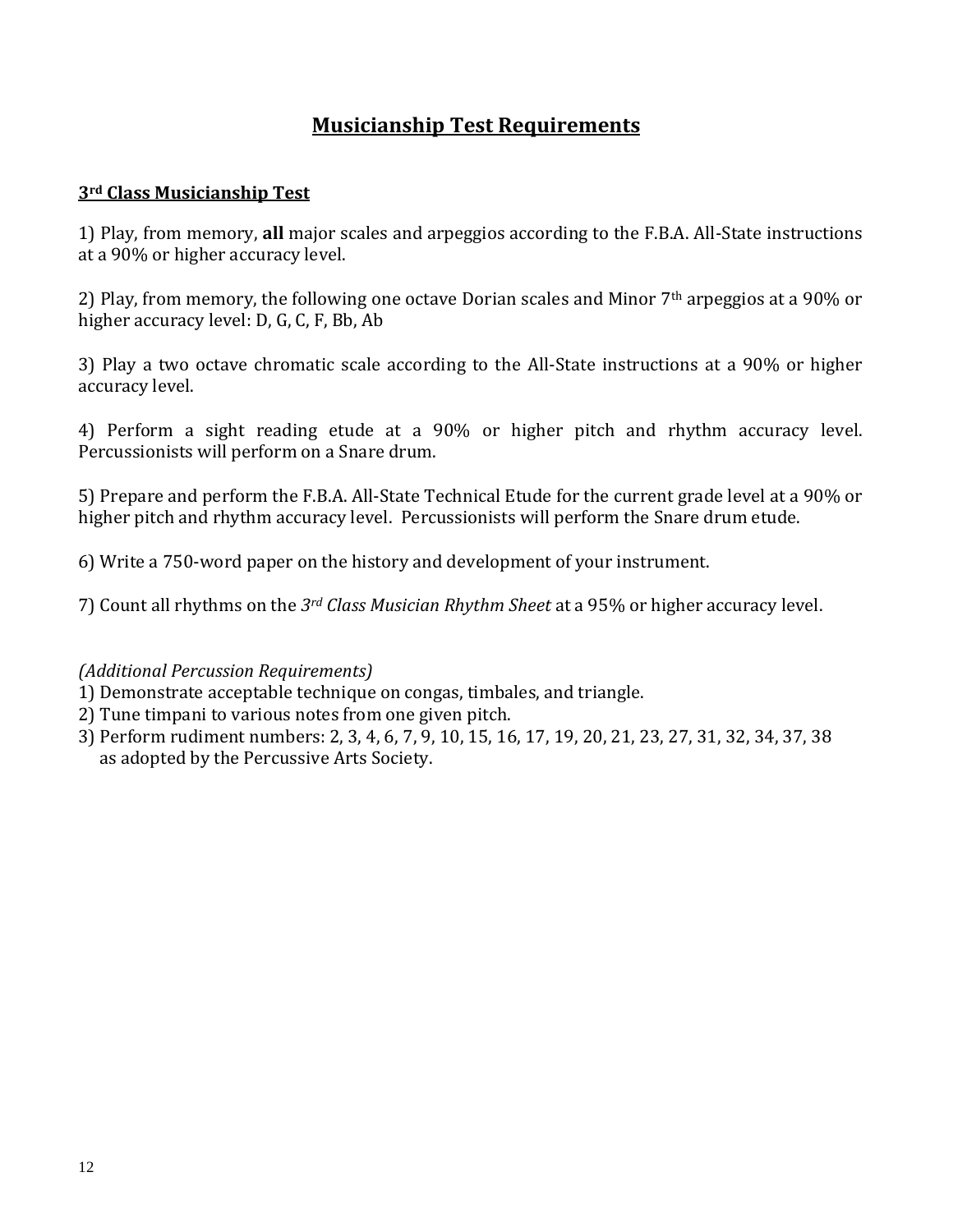#### **2nd Class Musicianship Test**

1) Play, from memory, all major scales and arpeggios according to the All-State instructions at a 90% or higher accuracy level.

2) Play, from memory, all one octave Dorian scales and Minor 7<sup>th</sup> arpeggios and the following one octave Mixolydian and Dominant 7th arpeggios at a 90% or higher accuracy level: D, G, C, F, Bb, Eb, Ab

3) Play, from memory, the following one octave Major Pentatonic scales: G, C, F, Bb, Eb, Ab

4) Perform a sight reading etude at a 90% or higher pitch and rhythm accuracy level. Percussionists will do this on a mallet instrument.

5) Prepare and perform the F.B.A. All-State Technical Etude for the current grade level at a 90% or higher pitch and rhythm accuracy level. Percussionists will perform the Mallet etude.

6) Prepare and perform the F.B.A. All-State Lyrical Etude for the current grade level at a 90% or higher pitch and rhythm accuracy level. Percussionists will perform the Snare drum etude.

7) Count all rhythms on the *2nd Class Musician Rhythm Sheet* a 90% or higher level.

#### *(Additional Percussion Requirements)*

1) Perform a selected etude from "Portraits in Rhythm" by Anthony Cirone to the director's satisfaction.

2) Perform rudiment numbers: 1, 5, 8, 11, 12, 13, 14, 18, 22, 24, 26, 29, 30, 32, 33, 35, 36, 39, 40 as adopted by the Percussive Arts Society.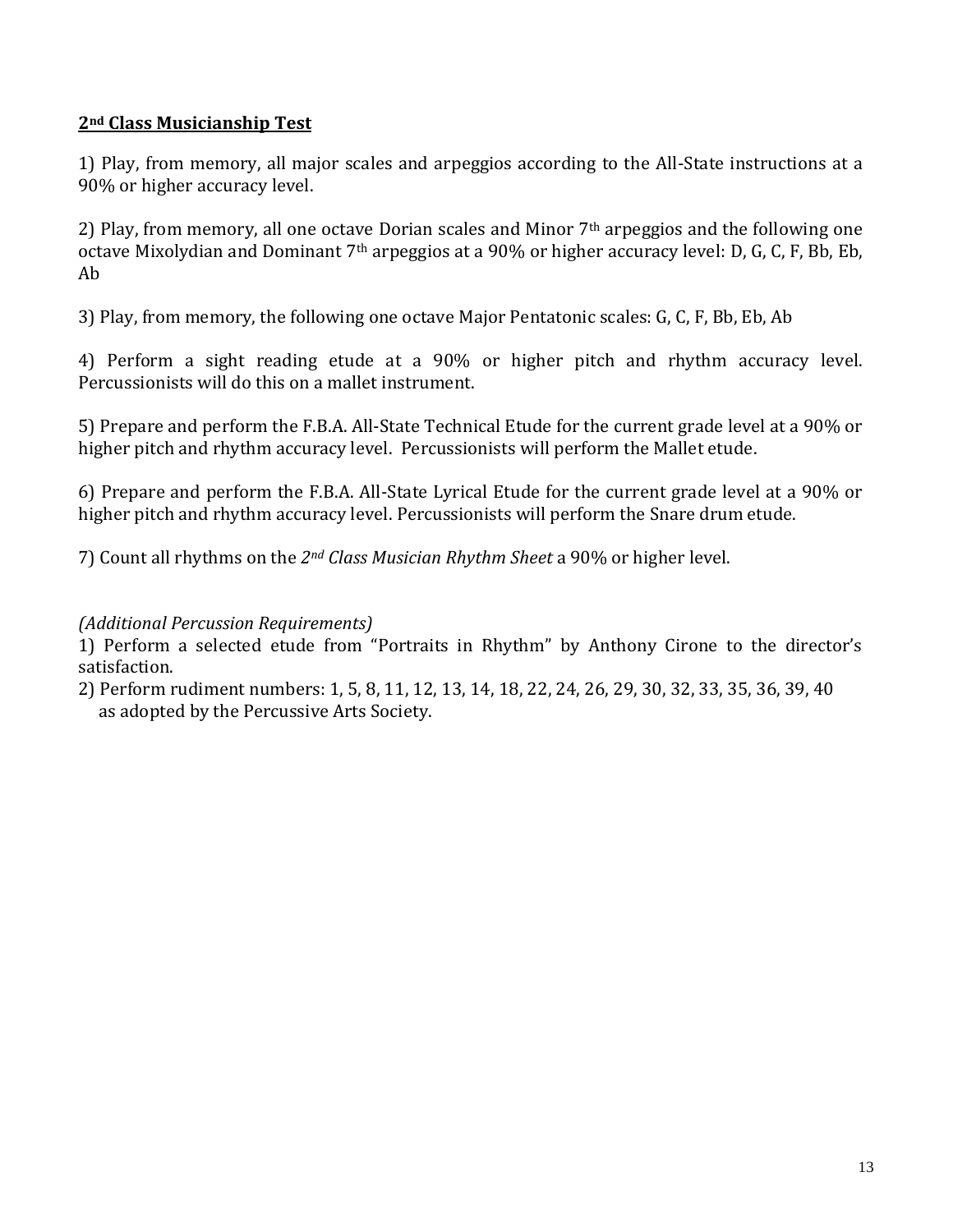#### **1st Class Musicianship Test**

1) Play, from memory, all major scales and arpeggios according to the All-State instructions at a 95% or higher level.

2) Play, from memory, all one octave Dorian scales and Minor 7th arpeggios and all one octave Mixolydian and Dominant 7<sup>th</sup> arpeggios at a 90% or higher accuracy level.

3) Play, from memory, the following Minor Pentatonic scales: D, G, C, F, Bb, Eb

4) Perform a sight reading etude at a 95% or higher pitch and rhythm accuracy level. Percussionists will do this on Timpani.

5) Prepare and perform the F.B.A. All-State Technical Etude for the current grade level at a 90% or higher pitch and rhythm accuracy level. Percussionists will perform the Timpani etude.

6) Prepare and perform one of the F.B.A. All-State Jazz Band Etudes for the current grade level at a 90% or higher pitch and rhythm accuracy level.

7) Count all rhythms on the *1st Class Musician Rhythm Sheet* a 90% or higher level.

#### *(Additional Percussion Requirement)*

1) Perform a selected jazz drum set etude/piece to the director's satisfaction.